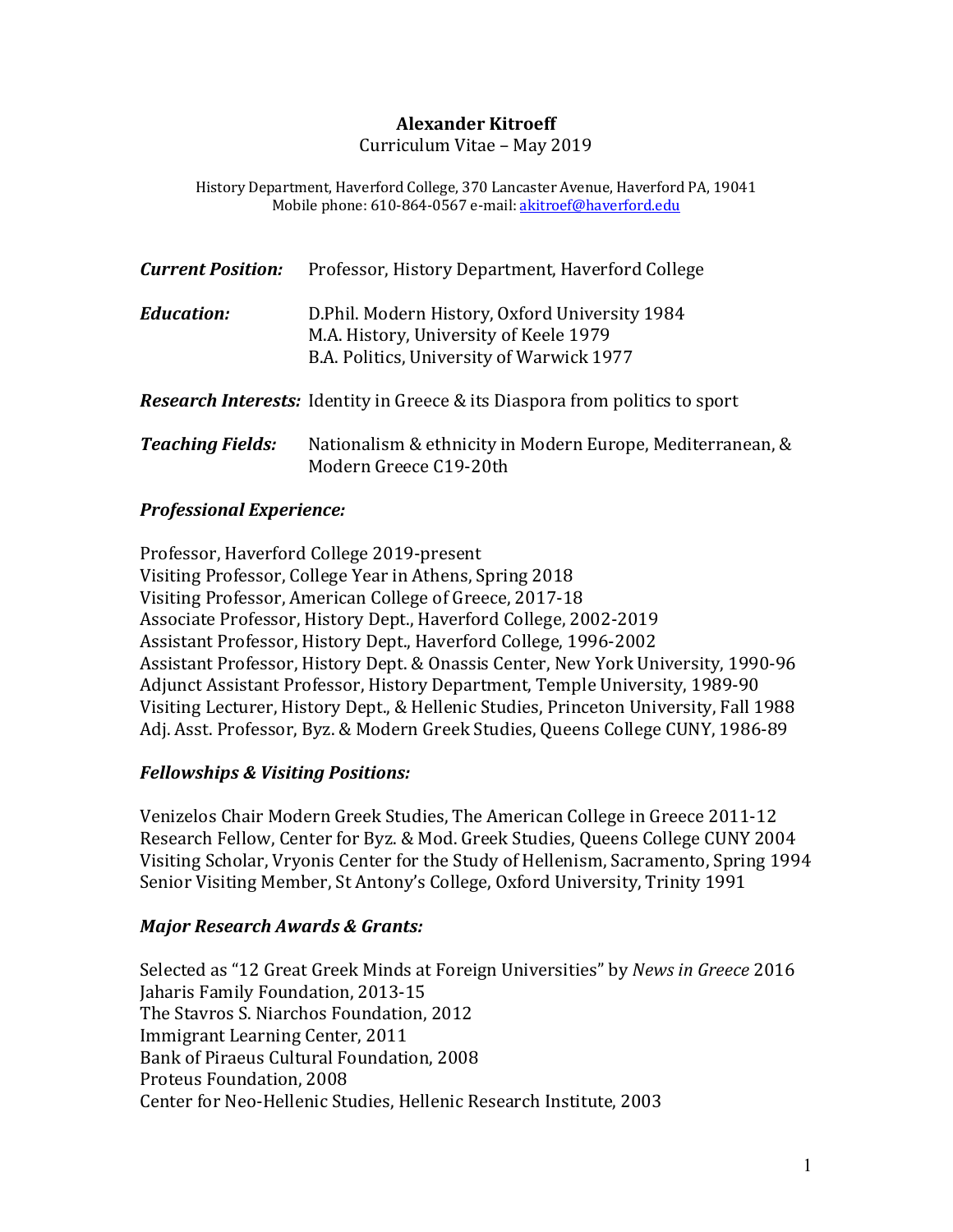President Gerald R. Ford Foundation, 1998 Senior Research Fellowship, Social Science Research Council, 1987-88 Alexander S. Onassis Foundation Graduate Studies Scholarship 1983

# *Courses at Haverford College:*

Hist111 Introduction to Western Civilization; Hist114 Introduction to Global History; Hist117 The Modern Mediterranean History; Hist215 Sport & Society Hist249 Refugees in C20th Europe; Hist250 "White" Ethnicity in the United States Hist270 From Empire to Nation: The Ottoman World Transformed Hist357 Topics in European History: Nationalism & Immigration / Europe Memory Hist400 Senior History Seminar

*Course at American College of Greece:* Honors Program: What it Means to be Greek

*Course at College Year in Athens:* The Jews of Greece

# *Publications:*

# *Work-in-progress:*

Book-length study on the American Hellenic Progressive Association's centenary.

# *Books:*

1. The Greeks in Egypt, 1919-1937: Ethnicity & Class London: St. Antony's College Monographs, Ithaca Press 1989

2. *Griegos en América* [The Greeks in the Americas] Madrid: Fundación MAPFRE, 1992 

3. Wrestling with the Ancients: Modern Greek Identity and the Olympics New York: Greekworks, 2004

4. *Ελλάς, Ευρώπη Παναθηναϊκός! 100 Χρονια Ελληνική Ιστορία* [Greece, Europe, Panathinaikos! 100 years of Greek history] New York: Greekworks, 2010 344 pp.

5. *The Greeks in Egypt from Muhammad Ali to Nasser* American University in Cairo 2019 http://www.aucpress.com/p-8235-history.aspx

6. *Greek Orthodoxy and Greek America* Forthcoming, Northern Illinois University Press, 2020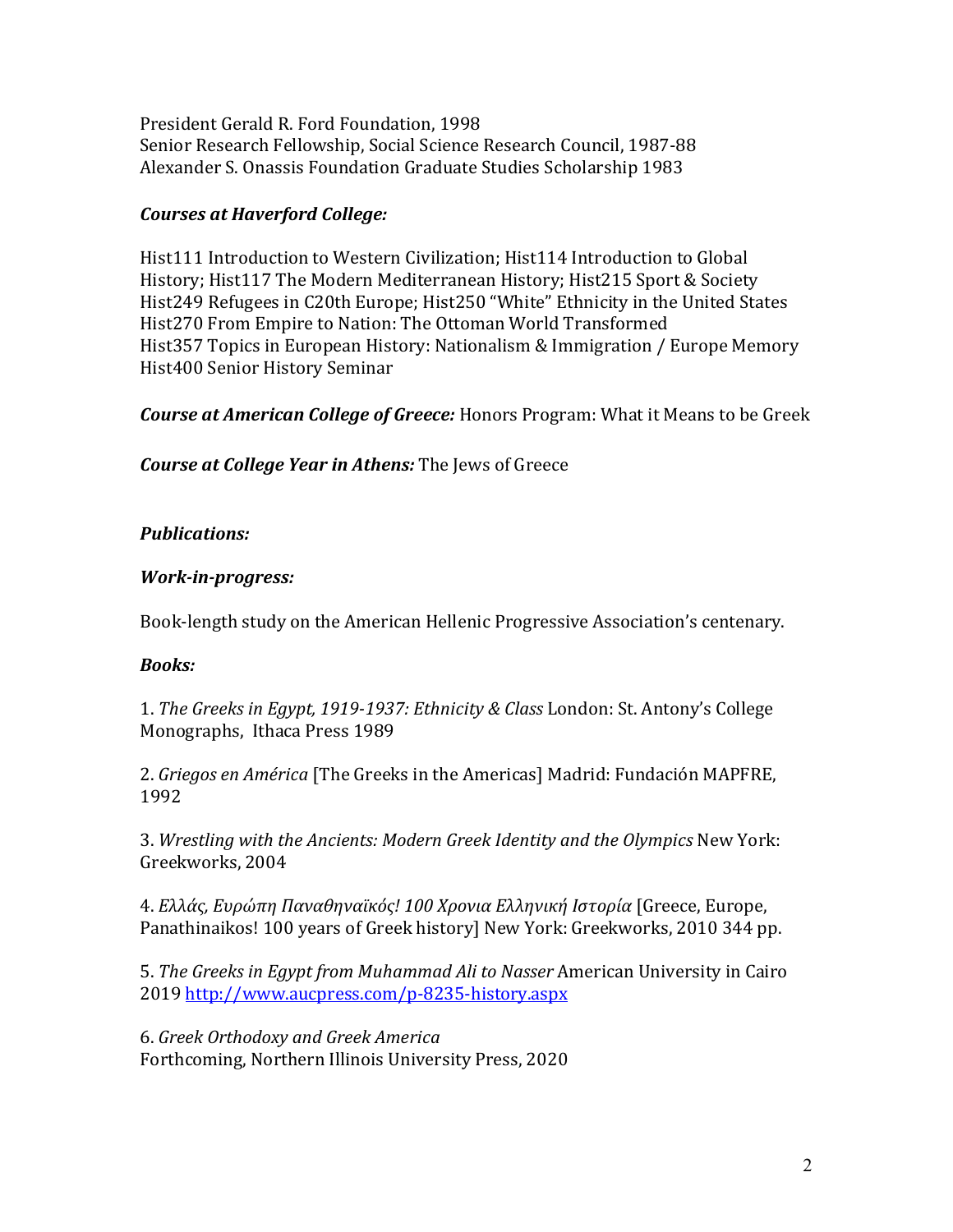### *Edited Volume:*

1. *Σμύρνη: Η Καταστροφή μιας Κοσμοπολίτικης Πόλης 1900-1922* [Smyrna: The Destruction of a Cosmopolitan City 1900-1922] (co-edited with Maria Iliou) Athens: Minoas, 2012

## *Collection of Articles:*

1. Wartime Jews: The Case of Athens Athens: ELIAMEP, 1995

### *Chapters in Books:*

1. "Ο Βενιζελισμός στην Αιγυπτο" [Venizelist Republicanism among the Greeks in Egypt] in Th. Veremis & G. Goulimi eds *Ελευθέριος Βενιζέλος: Κοινότητα, Οικονομία, Πολιτική στην Εποχή του Eleftherios Venizelos:* [*Eleftherios Venizelos: Community, Economy and Politics in his Era* ] Athens: Gnosi, 1989 125-142

2. "Η Βρετανική Πολιτική και το Κίνημα στη Μέση Ανατολή" [British Policy and the Greek Forces Movement in Egypt] in Hagen Fleischer & N. Svoronos Eds. *Η Ελλάδα 1936-44 Δικτατορία, Κατοχή, Αντίσταση* [*Greece 1936-44 Dictatorship, Occupation, Resistance*] Athens: ATE 1989. 541-552

3. "The Transformation of Homeland Diaspora Relations: The Greek Case 18<sup>th</sup>-19<sup>th</sup> Centuries" in John M. Fossey Ed. *Proceedings of the First International Congress on the Hellenic Diaspora from Antiquity to Modern Times Amsterdam: Gieben, 1991 233-*250

4. "The Greek Peasantry: From Dictatorship to Occupation" in Robin Higham & Thanos Veremis Eds. *The Metaxas Dictatorship; Aspects of Greece 1936-1940* Athens: ELIAMEP, 1993 63-84

5. "The Holocaust in the Balkans" in Saul S. Friedman ed., *Holocaust Literature; A Handbook of Critical, Historical and Literary Writings* New Haven CT: Greenwood Press, 1993 301-320. Published in *Wartime Jews: the Case of Athens*.

6. "The Greek Diaspora in the Mediterranean & the Black Sea  $18<sup>th</sup>$ -19<sup>th</sup> Centuries: Seen by American Eyes" in Speros Vryonis Jr. Ed. The Greeks and the Sea New York: Aristides Caratzas, 1993 153-171

7. "Ο Βενιζελισμός στην Αίγυπτο" [Venizelist Republicanism among the Greeks in Egypt] in Th. Veremis & G. Goulimi eds *Ελευθέριος Βενιζέλος: Κοινότητα, Οικονομία και Πολιτική στην Εποχή του* [*Eleftherios Venizelos: Community, Economy and Politics in his Era* ] Athens: Gnosi, 1989 125-142

8. "Emigration Transatlantique et Strategie Familiale: La Grèce" [Transatlantic Emigration and Family Strategy: Greece] in Stuart Woolf, ed. *Espaces et Familles*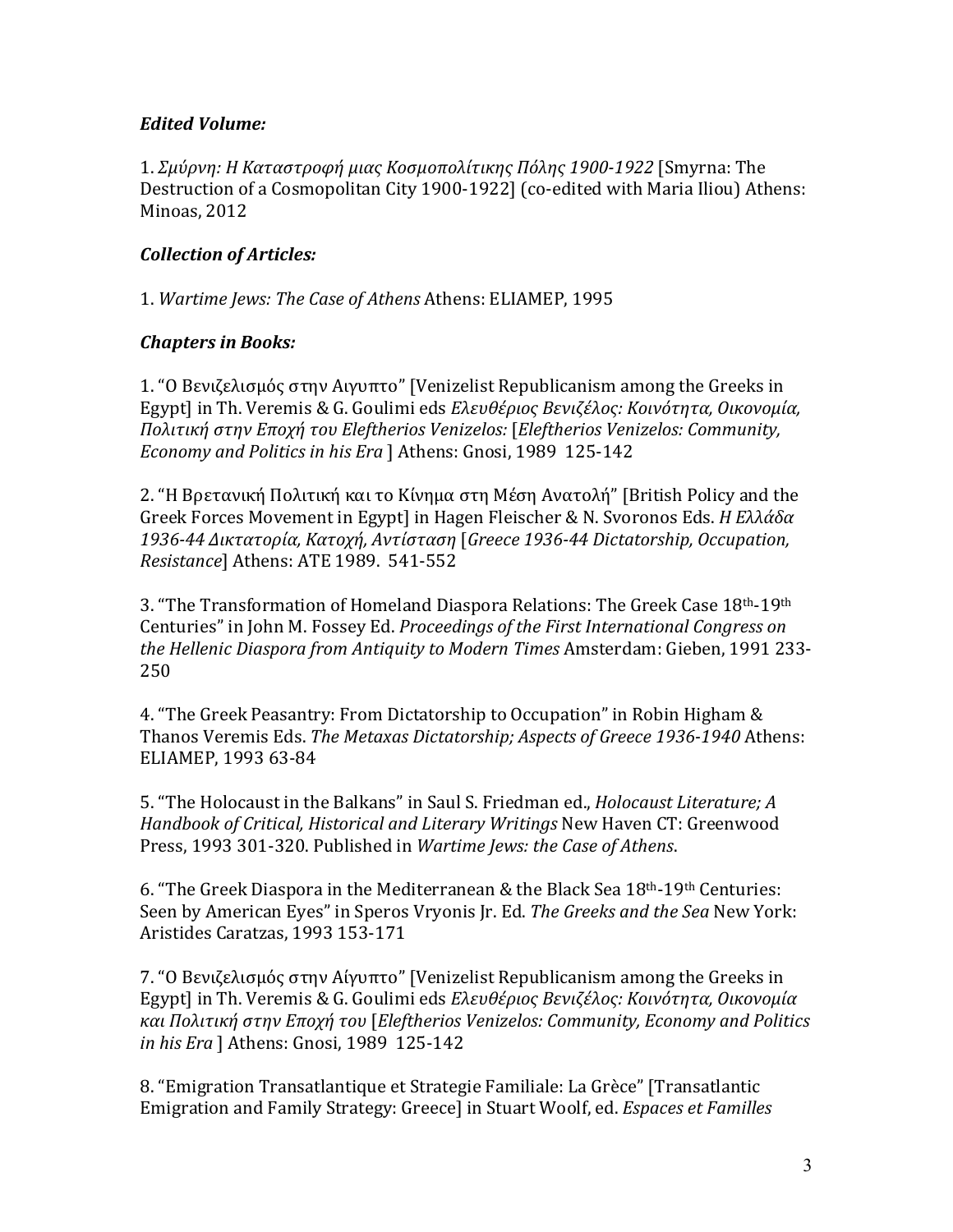dans l' Europe du Sud à l'âge moderne [Space and Families in Southern Europe in the Contemporary Era] Paris: Editions de la Maison des Sciences de l'Homme, 1992 241-270

9. "Greek-American Ethnicity, 1919-1939" in Jelisaveta Stanojevich Allen et al eds. To Hellenikon Studies in Honor of Speros Vryonis, Ir. Vol. II New York: Caratzas, 1993 353-371 

10. "Υπερατλαντική Μετανάστευση" [Transatlantic Emigration] in Christos Hadziiosif ed *Ιστορία της Ελλάδας του 20ου Αιώνα* History of Greece in the C20th] Vol. 1 1900-1922. Athens: Vivliorama, 1999

11. "Εμπορικές Παροικίες και Μετανάστες" [Merchant Colonies and Immigrants] in Christos Hadziiosif, ed. *Ιστορία της Ελλάδας του 20ου Αιώνα* [History of Greece in the C20th] Vol. B1 1922-1940. Athens: Vivliorama, 2002

12. "Ο Ρόλος του Ελληνο-Αμερικανικού Λόμπι στην Εξωτερική Πολιτική των ΗΠΑ" [The Role of the Greek American Lobby in U.S. Foreign Policy, 1992-2001] in Panayotis Tsakonas, ed. *Σύγχρονη Ελληνική Εξωτερική Πολιτική: Μιά Συνολική Προσέγγιση* [Contemporary Greek Foreign Policy: A Comprehensive Approach] Athens: Sideris, 2003

13. "The International Dimension of the Interim Olympics in Athens 1906" in Christina Koulouri, Ed. *The Interim Olympics in Athens, Greece, 1906* Athens: Hellenic Olympic Committee, 2004 pp. 377-393

14. "Η Ελληνο-Αμερικανική Ταυτότητα την Δεκαετία του 1990" [Greek American Identity in the 1990s] in Michalis Damanakis et al eds. *Ιστορία της Νεοελληνικής Διασποράς Ερευνα και Διδασκαλία* [History of the Modern Greek Diaspora Research and Instruction] Rethymno: University of Crete, 2004 pp. 89-96

15. "Οι Ελληνες στις ΗΠΑ" [The Greeks in the U.S.] in Vasilis Panayotopoulos ed. *Ιστορία του Νέου Ελληνισμού 1770-2000* [History of Modern Hellenism, 1770-2000] Vol. 7 Athens: Nea Grammata, 2004 351-360

16. "Βόρεια και Νότια Αμερική: Οι Ομογενείς στις ΗΠΑ, τον Καναδά, την Λατινική Aμερική" [North and South America: The Greek Diaspora in the U.S., Canada and Latin America] in Vasilis Panayotopoulos ed. *Ιστορία του Νέου Ελληνισμού 1770-*2000 [History of Modern Hellenism, 1770-2000] Vol. 9 Athens: Nea Grammata, 2004 305-318

17. "Βόρεια Αμερική: Οι Ελληνικές Κοινότητες στις ΗΠΑ και τον Καναδά" [North America: the Greek Communities in the U.S. & Canada] in Vasilis Panayotopoulos ed. *Ιστορία του Νέου Ελληνισμού 1770-2000* [History of Modern Hellenism, 1770-2000] Vol. 10 Athens: Nea Grammata, 2004 297-308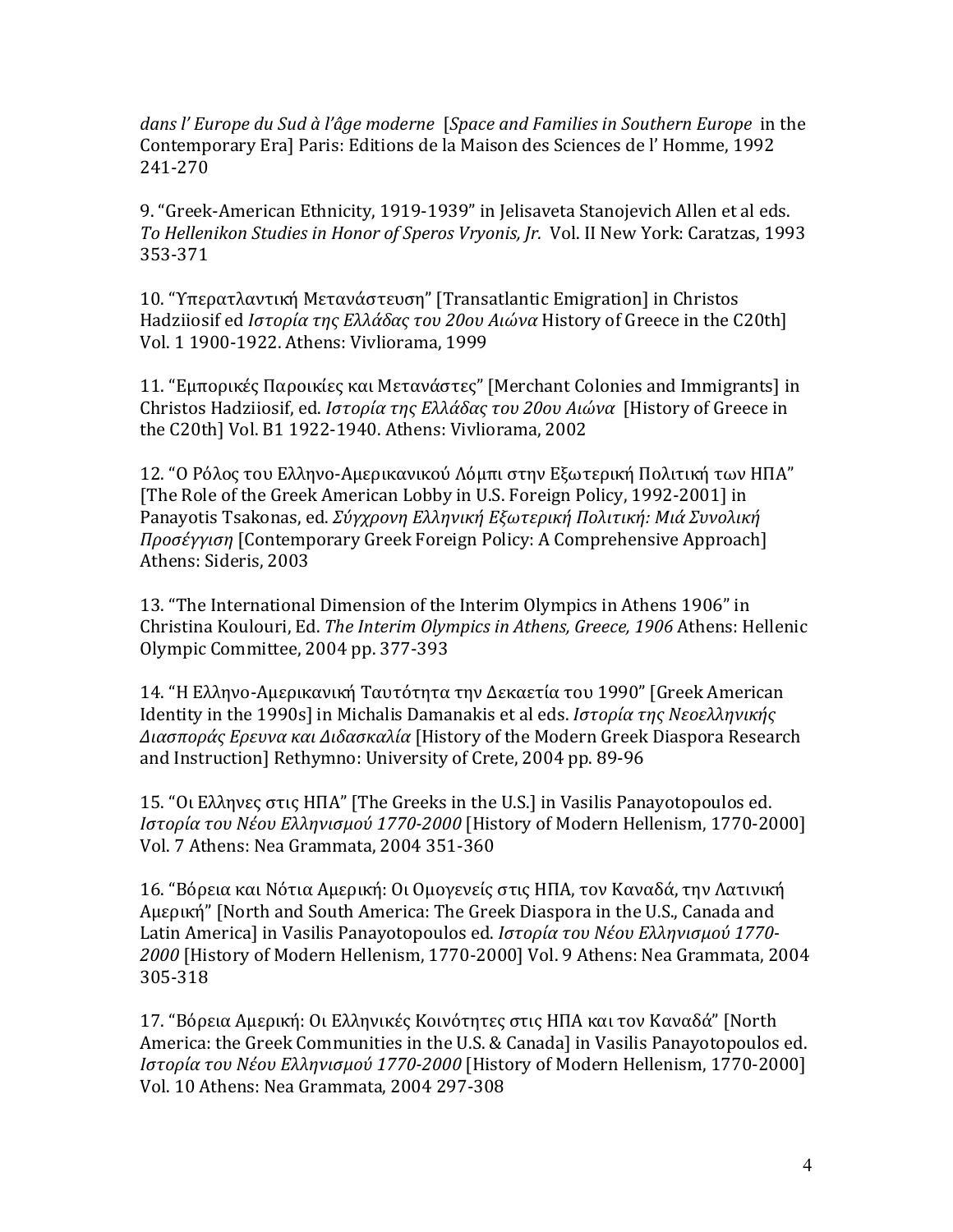18. "Greek Images of the Ottomans & Turks" in Nedret Kuran-Burcoglu & Susan Gilson Miller eds. *Representations of the "Others" in the Mediterranean World and their Impact on the Region Istanbul: The Isis Press, 2005 pp.125-140* 

19. "Ο Τύπος ως Πηγή για την Ιστορία των Ελλήνων στις ΗΠΑ" [The Press as a Source for the History of the Greeks in the United States] in Loukia Droulia ed. The *Greek Press Since 1784: Historical & Theoretical Perspectives* Athens: Foundation of Modern Hellenism / National Foundation of Research, 2005 371-379

20. "Η Μεταπολεμική Μετανάστευση" [Post-War Emigration] in Ioannis Hasiotis et. al. eds. *Οι Ελληνες στην Διασπορά 15-20ος αιώνες.* [The Greeks in the Diaspora C15-20<sup>th</sup>] Athens: Parliament of Greece, 2006 75-91

21. "Modern Greece and the Olympics: Politics and Sport" in *International Olympic Academy Proceedings of 45th Session 27 July – 11 August 2005*; Athens: IOA, 2006 pp. 213-223

22. "Greek American Identity in the 1980s" in Eric Bruneau, Ioanis Hassiotis, Martine Hovanessian & Claire Mouradian eds. Arméniens et Grecs en Diaspora: *approches comparatives* Athens: L'École Francaise d' Athènes, 2007 pp. 299-306

23. "Fair play versus Competing to Win & Coubertin" *International Olympic Academy Proceedings of 46<sup>th</sup> Session 19 June - 3 July 2006*; Athens: IOA, 2007 72-82

24. "Greece and the 1904 'American' Olympics" in Susan Brownell ed. The 1904 *Anthropology Days and Olympic Games: Sport, Race, and American Imperialism* University of Nebraska Press, 2008 301-323

25. "The Limits of Political Transnationalism: The Greek-American Lobby 1970s-1990s" in Dimitris Tziovas ed. *Greek Diaspora and Migration since 1700 Society Politics & Culture Burlington: Ashgate, 2009 141-153* 

26. "Βόρεια Αμερική" [North America] & "Βόρεια-Αφρική-Μέση Ανατολή" [North Africa Middle East] in Kostas Loukeris & Kyriaki Petraki eds. *Οι Δρόμοι των Ελλήνων* [The Roads of the Greeks] Athens: Polaris, 2009 13-55, 187-221

27. "Οι Ελληνο-Αμερικανοί 1940-1952" [The Greek Americans 1940-1952 in Christos Hadziiosif, ed. *Ιστορία της Ελλάδας του 20ου Αιώνα* [History of Greece in the C20th] Vol. D2 1940-1952 Athens: Vivliorama, 2009 158-181

28. "Asia Minor Refugees in Greece: A History of Identity and Memory, 1920s-1980s," in The Asia Minor Catastrophe and the Ottoman Greek Genocide: Essays on Asia Minor, Pontos, and Eastern Thrace, 1913–1923., George N. Shirinian, ed., Bloomingdale, IL: The Asia Minor and Pontos Hellenic Research Center, Inc., 2012 150-160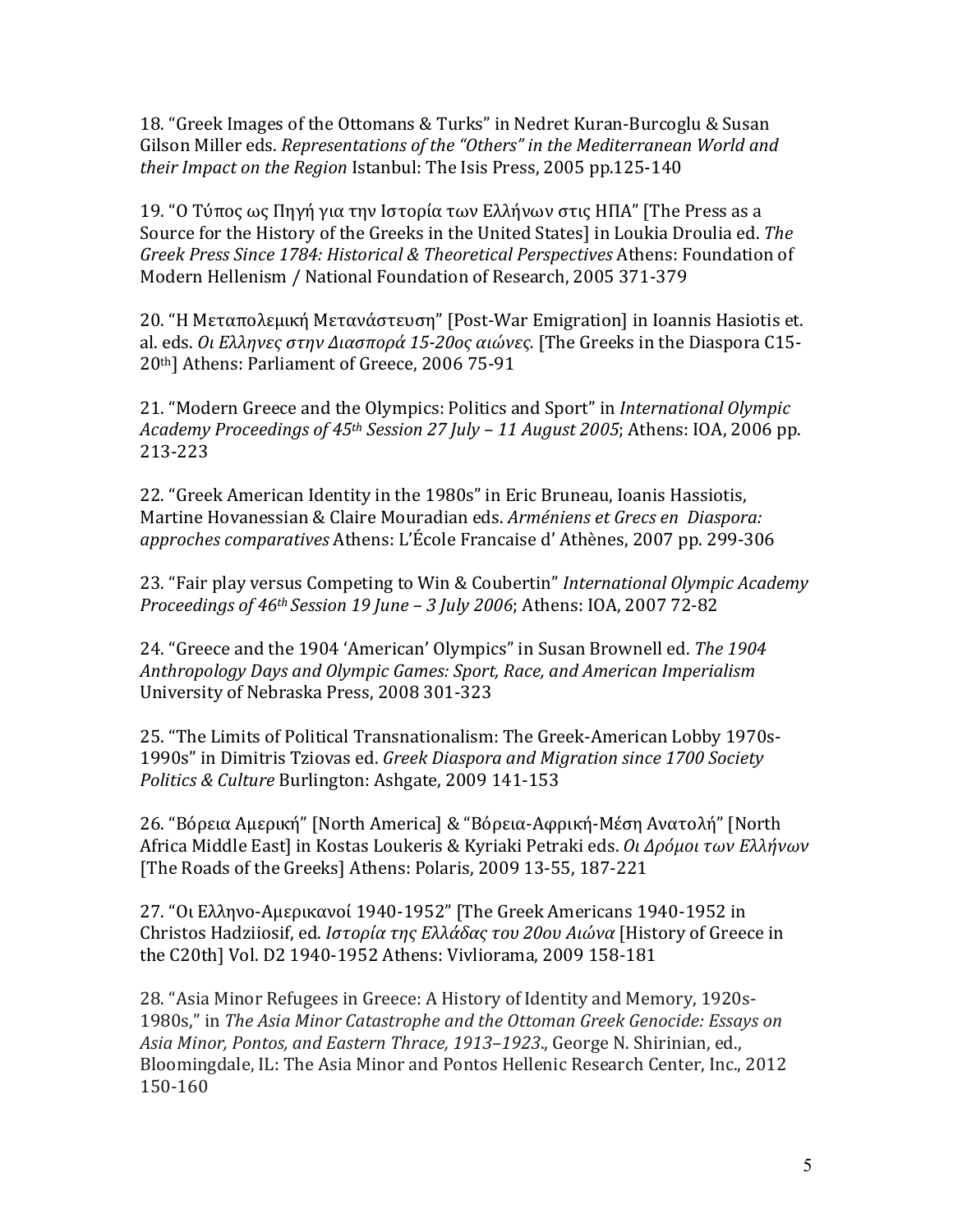29. "Spyros Louis's Bréal Cup and the Greek Heritage of the Olympics" in *Spyros* Louis's Bréal Cup and the Greek Heritage of the Olympics Athens: The Stavros Niarchos Foundation, 2012

30. "Between Two Worlds" Introductory Essay to 2nd edition of Theodore Saloutos' *They Remember America: The Story of the Repatriated Americans New York:* Greekworks, 2012 ix-xxii

31. "Greek Americans" in *Immigrant Struggles, Immigrant Gifts* Diane Portnoy, Barry Portnoy & Charlie Riggs Eds. Washington DC: George Mason Univ. Press, 2012 140-157

32. "Diaspora & Nationalism in the Eastern Mediterranean: Egypt's 1919 Revolution and the Foreign Communities" Andreas Lyberatos ed. *Social Transformation and Mass Mobilization in the Balkan and Eastern Mediterranean Cities, 1900-1923* Heraklion: Crete University Press, 2013 281-292

33. "The Greek State and the Diaspora: Venizelism Abroad, 1910-1932" in Mata Dova ed. *Historical Poetics in Nineteenth and Twentieth Century Greece: Essay in Honor of Lily Macrakis* Lulu Publishing 2014 available on the Center for Hellenic Studies, Harvard University website at: http://chs.harvard.edu/wa/pageR?tn=ArticleWrapper&bdc=12&mn=4883

34. "The Greek Americans" *Encyclopedia of Greater Philadelphia* http://philadelphiaencyclopedia.org/archive/greeks-and-greece-modern/ 

35. "Archbishop Iakovos & the Greek Colonels' Dictatorship 1967-1974" Volume on the Greek Dictatorship 1967-1974 edited by Othon Anastasakis & Katerina Lagos *Berghahn Books* forthcoming 2020

# Articles in Academic Journals:

1. "The Greek Seamen's Movement, 1940-1944" *Journal of the Hellenic Diaspora* Vol. 7 # 3-4, 1980 73-97

2. "Η Ελληνική Παροικία στην Αίγυπτο και ο Β' Παγκόσμιος Πόλεμος" [The Greek Community in Egypt and World War II] *Mnemon* Vol. 9, 1981 1-32

3. "The Greeks in Egypt: Ethnicity & Class" *Journal of the Hellenic Diaspora* Vol. 10, # 3, 1983

4. "The Alexandria We Have Lost" *Journal of the Hellenic Diaspora* Vol. 10, #1-2, 1983

5. "Wartime Greek Attitudes Towards the Jews in Athens" Forum on the Jewish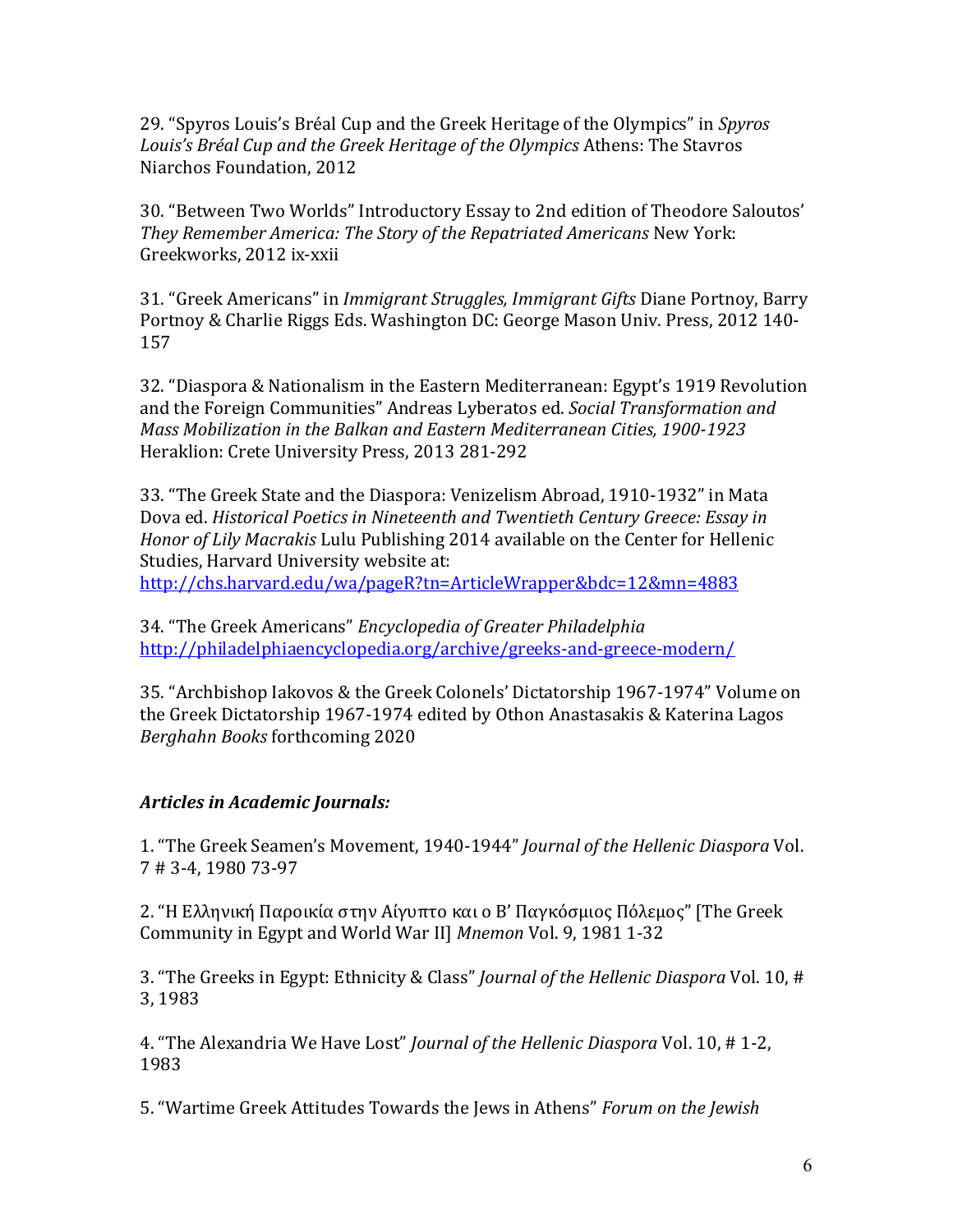*People and Zionism* (Jerusalem) Vol 60 1986 41-51. Translated into Dutch & published as "Grieken en Joden in Bezet Athene" *Lychnari* Vol 4, # 3, 1990 6-11 and also published in *Wartime Jews: The Case of Athens* 

6. "Continuity & Change in Contemporary Greek Historiography" *European History Quarterly* # 2 Vol. 19, April 1989 269-298. Reprinted in Martin Blinkhorn & Thanos Veremis Eds. Modern Greece: Nationalism & Nationality London: Sage, 1990 and updated & translated into Greek in Thanos Veremis ed. *Εθνική Ταυτότητα και Εθνικισμός στην Ελλάδα* Athens: MIET, 1997

7. "Diaspora-Homeland Relations & Greek American Lobbying: The Panhellenic Emergency Committee" *Journal of Modern Hellenism* #11, 1994 19-40

8. "Andreas G. Papandreou: A Brief Political Biography" *Journal of the Hellenic Diaspora* Vol. 23.1, 1997 7-32

9. "Greek Nationhood and Modernity in the C19th." *Balkan Studies* Vol 40 # 1 1999 21-40

10. "Modern Greek Studies in the United States" in *Études Helléniques / Hellenic Studies* Vol. 14, 2, Autumn 2006, 21-36

11. "The Greeks of Egypt in the United States" in *Journal of the Hellenic Diaspora* 35:2 2009 117-130

12. "The Transformation of the Greek American Press: The National Herald 1915-1939" *Études Helléniques / Hellenic Studies* 23:2 2015 125-138

13. "Greek America's Liturgical Language Crisis of 1970" *Ergon: a Journal of Greek American Studies* Feb. 26, 2019 https://ergon.scienzine.com/article/articles/liturgical-language-crisis-of-1970

# *Multimedia Scholarship:*

Historical consultant for four film documentaries by director Maria Iliou & cocurator of photography exhibits of each, on view at the Benaki Museum, Athens.

"The Journey: the Greek Dream in America" (86 mins, 2007) www.thejourneygreekamericandream.org

"Smyrna  $1922$  – the Destruction of a Cosmopolitan City" (87 mins., 2012) www.smyrnadocumentary.org "From Both Sides of the Aegean: Expulsion & Exchange of Populations Turkey-Greece 1922-1924" (87 mins., 2012) https://www.facebook.com/aegeandocumentary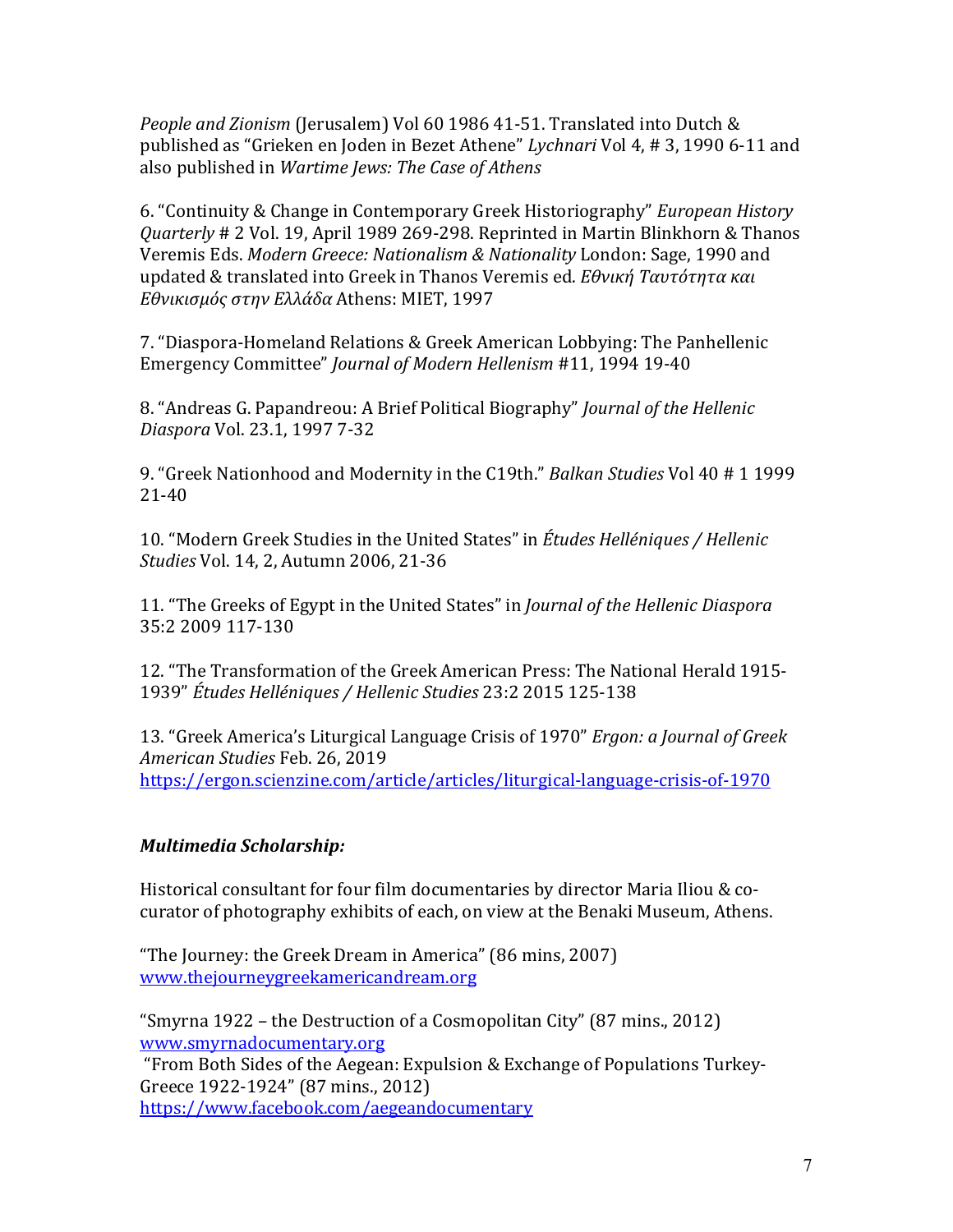"Αγαπημένη Θεία Λένα: Η Ζωή και το Εργο της Αντιγόνης Μεταξά" [Beloved Aunt Lena: The Life and Work of Antigone Metaxa] (87 mins., 2017) http://www.kathimerini.gr/892058/article/proswpa/proskhnio/h-xarismatikh-8eia-lena-se-ena-megalo-afierwma

Historical Consultant for film documentary "100 Years of the National Herald" by director Minos Papas (2015) https://vimeo.com/129064885

### *Book Reviews:*

1. Η Σοσιαλιστική Εργατική Ομοσπονδία Θεσσαλονίκης και η Σοσιαλιστική Νεολαία [The Socialist Worker's Federation of Thessaloniki and the Socialist Youth] by Antonis Liakos in *History Workshop Journal* 24, Autumn 1987, 198-200.

2. *Η Σέριφος κατά την Τουρκοκρατία (17-19ος αιώνας)* [Serifos under Turkish Rule (17-19<sup>th</sup> centuries)] by Eftihia D. Liata in *Journal of Modern Greek Studies* 7, #2 October 1989 342.

3. *Iosipos Moisiodax: The Coordinates of Balkan Thought in eighteenth century* by Paschalis Kitromilides in *History of European Ideas* 8, #2, 1987, 244-245.

4. *Patra 1820-1860: Mia Hellenike Protevousa ston 19ο aiona* [Patra 1820-1860: a Greek capital city in the nineteenth century] by Nikos Bakounakis in *Journal of Modern Greek Studies* 9, #1 May 1991, 127-29.

5. The Greek Minority in Istanbul and Greek-Turkish Relations 1918-1974 by Alexis Alexandris in *International Journal of Middle Eastern Studies* Vol. 26, 2 May 1994, 293-295.

6. *The Greek Community of New York City: Early Years to 1910* by Michael Contopoulos in *Journal of American Studies of Turkey* 6, 1997, 71-73.

7. *Yugoslavia and After: A Study in Fragmentation, Despair and Rebirth by David A.* Dyker and Ivan Vejvoda (eds) in *Nationalism and Ethnic Politics*, http://www.informaworld.com/smpp/title~db=all~content=t713636289~tab=iss ueslist~branches=4 - v44.3 Autumn 1998.

8. Olympics in Athens 1896: The Invention of the Modern Olympic Games by Michael Llewellyn Smith in *Journal of Modern Greek Studies* 23.1 2005, 209-212.

9. Greece & the Balkans: Identities, Perception and Cultural Encounters Since the *Enlightenment* Dimitris Tziovas ed. in *European History Quarterly* 35.2 2005 386- 388.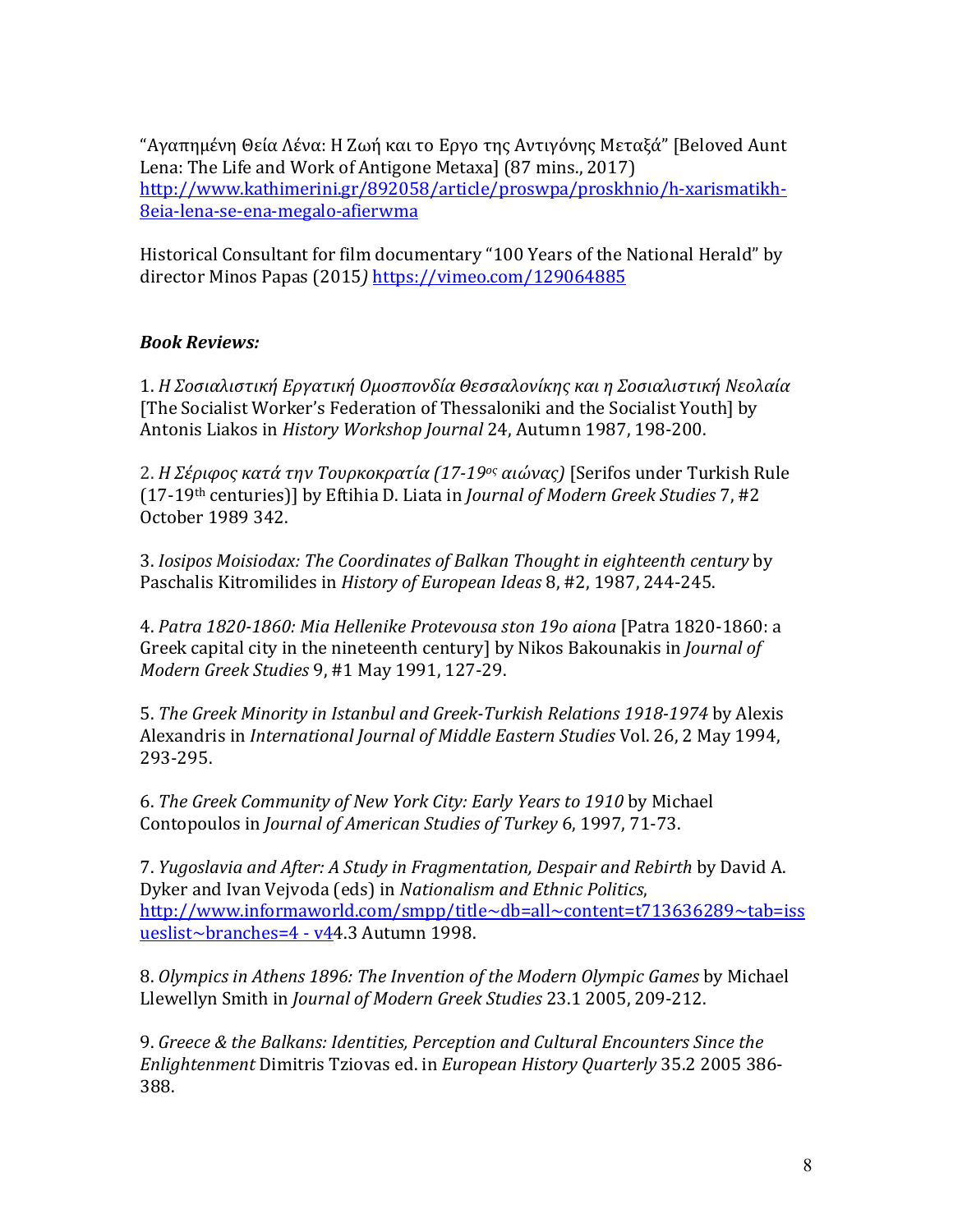10. 100 Χρόνια Παναθηναϊκός [100 Years Panathinaikos] by Sifis Votzakis in Athens *Review of Books* 3, Dec. 2009.

11. *Greece: A Jewish History by K.E. Fleming in The American Historical Review Vol.* 114, issue 3 June 2009, 859-860. https://academic.oup.com/ahr/articleabstract/114/3/859/14982?redirectedFrom=fulltext

12. *Tormented by History: Nationalism in Greece and Turkey* by Umut Kirimli and Spyros A. Sofos. New York: Columbia University Press, 2008 in *Journal of World History* 22.1 March 2011, pp. 202-04.

13. *The Genocide of the Ottoman Greeks: Studies on the State-Sponsored Campaign of Extermination* of the Christians of Asia Minor (1912-1922) and its Aftermath: History, Law, Memory by Tess Hofmann, Matthias Bjørnlund, Vasileios Meichanetsidis (eds), New York and Athens: Aristide D. Caratzas, Publisher, 2011 in *The Historical Review* Vol. 11 2014 201-205.

https://ejournals.epublishing.ekt.gr/index.php/historicalReview/article/view/411 4/3893

14. Το έθνος πέρα των συνόρων: «Ομογενειακές» πολιτικές του ελληνικού κράτους [The nation beyond borders – the Greek state's policies towards the Greeks abroad] ed. by Lina Ventoura and Lambros Baltsiotis in *Journal of Modern Greek Studies*, Volume 34, Number 1, May 2016, pp. 214-216

15. *The Making of the Greek Genocide: Contested Memories of the Ottoman Greek Catastrophe.* by Erik Sjöberg Berghahn Books, 2017 in *Journal of Social History*, 2017 https://doi.org/10.1093/jsh/shx082

16. Review essay on Anastasia Christou and Russell King, *Counter-Diaspora: The Greek Second Generation Returns "Home."* Cambridge, MA: Harvard University Department of the Classics 2014 & George Kaloudis, *Modern Greece and the Diaspora Greeks in the United State .*Lanham, MD: Lexington Books, 2018 in *Ergon Greek American Arts & Letters* 2018

https://ergon.scienzine.com/article/books/christou-king-kaloudis-book-reviews

# *Articles in Magazines, Newspapers & on Websites:*

«Μετανάστευση στην Αμερική» [Emigration to America] *Kathimerini* Dec. 15 1996 "End of an Era: Smyrna Catastrophe" Odyssey # 24 July/Aug. 1997 "The Greek Civil War" *Odyssey* # 39 Jan. / Feb. 2000 "Out of Greece: Jake Tsakalidis" Odyssey # 46 March/April 2001 «Παγκοσμιοποίηση του Αρχαίου Πνεύματος» [Globalization of the ancient spirit] *Το Vima* newspaper Aug. 1, 2004 "Keeping the Games in Greece" Athens News Aug. 13 2004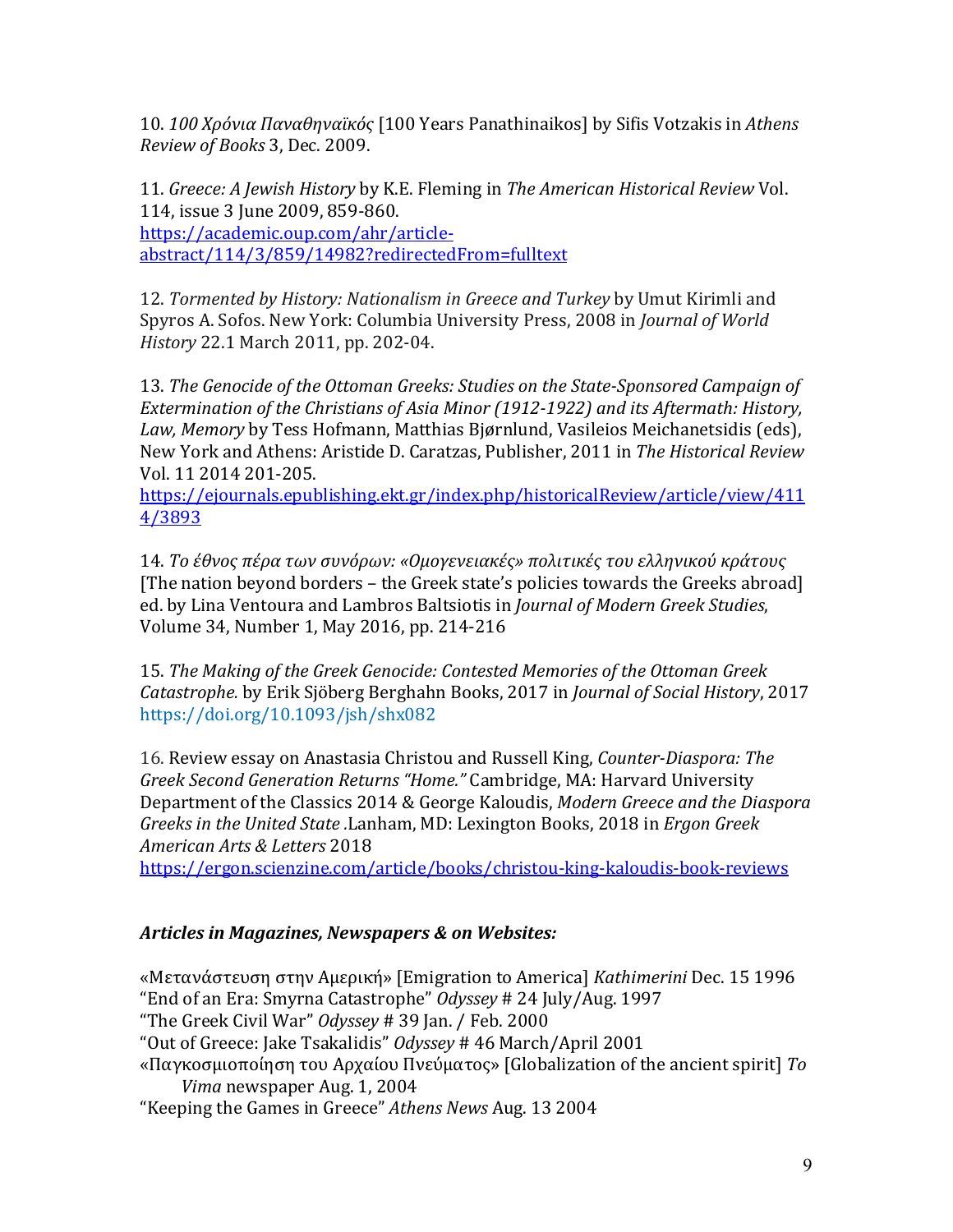"Old world intertwined with new; 2004 Olympic Games" Op-ed The Baltimore Sun Aug. 13 2004

"Back on Home Turf... for now" Athens News Aug. 14, 2004

"The Legend Lives On" *Athens News* Aug. 16 2004

"Greece Back in Medals League" *Athens News* Aug. 17 2004

"Promoting Olympic Fraternity" *Athens News* Aug. 18 2004

"War and Remembrance – Two New Books about the Greek civil war" in *Odyssey* # 86 Nov/Dec 2007 pp. 51-54

- «Το Παιχνίδι που Εγινε Επάγγελμα» [The Game that Became a Profession] in *To Vima* Aug. 23 2009
- "The Girl's Hood: Upper Darby's Greektown" in *Odyssey the World of Greece* March- April 2011
- «Απο την 'Παράγκα' στα Στημένα Παιχνίδια» [From the 'Cabin' to Fixed Games] in *Kathimerini* Aug. 7th 2011
- "One Man's Genocide is Another Man's (Filis) Cleansing" National Herald Nov. 14-20 2015
- "John Kyriakou of the CIA: the Greek Whistleblower" National Herald Nov. 28-Dec. 4 2015
- "Greek Americans: Small Part of U.S. Population, but with Strong Heritage, Identity" *National Herald* Dec. 12-18 2015
- "Greek Language Education and the John Rassias Report" *National Herald* Dec. 26- Jan. 1 2016
- "A Look at Greek America and Greece's Same Sex Unions" *National Herald* Jan. 16-20 2016
- "Examining Greek America: Is it Fragmented or United?" *National Herald* Jan. 30-Feb 5, 2016
- «Ο Τραμπ και η Σκουριασμένη Αμερική» [Trump and Rust-Belt America] Chronos #43 Nov. 8 2016 https://chronos.fairead.net/election16-kitroeff
- «Ο Παναθηναϊκός στο Γουέμπλεϊ» [Panathinaikos at Wembley] *Kathimerini* Feb. 25 2019 http://www.kathimerini.gr/1011613/gallery/epikairothta/a8lhtismos/opana8hnaikos-sto-goyemplei

#### *Administrative Experience at Haverford College:*

Faculty Athletic Representative 2000-2002 Acting Chair & Member, Faculty Admissions Committee 2002-2005 Alternate Member, Academic Council 2005-06, 2008-09, 2010-11 Search Committee Admissions Department Position 2004, 2006 Member, Committee on Student Honors 2005-06 Academic Director, Center for Peace & Global Citizenship 2008-11 Member FFRC 2013-14 Chair, Committee Student Standing & Progress (CSSP) 2004-07, 2012-14, 2016-17 Chair, Department of History, 2014-15 Search Committee Member International Studies Position, Bryn Mawr College (2018-19)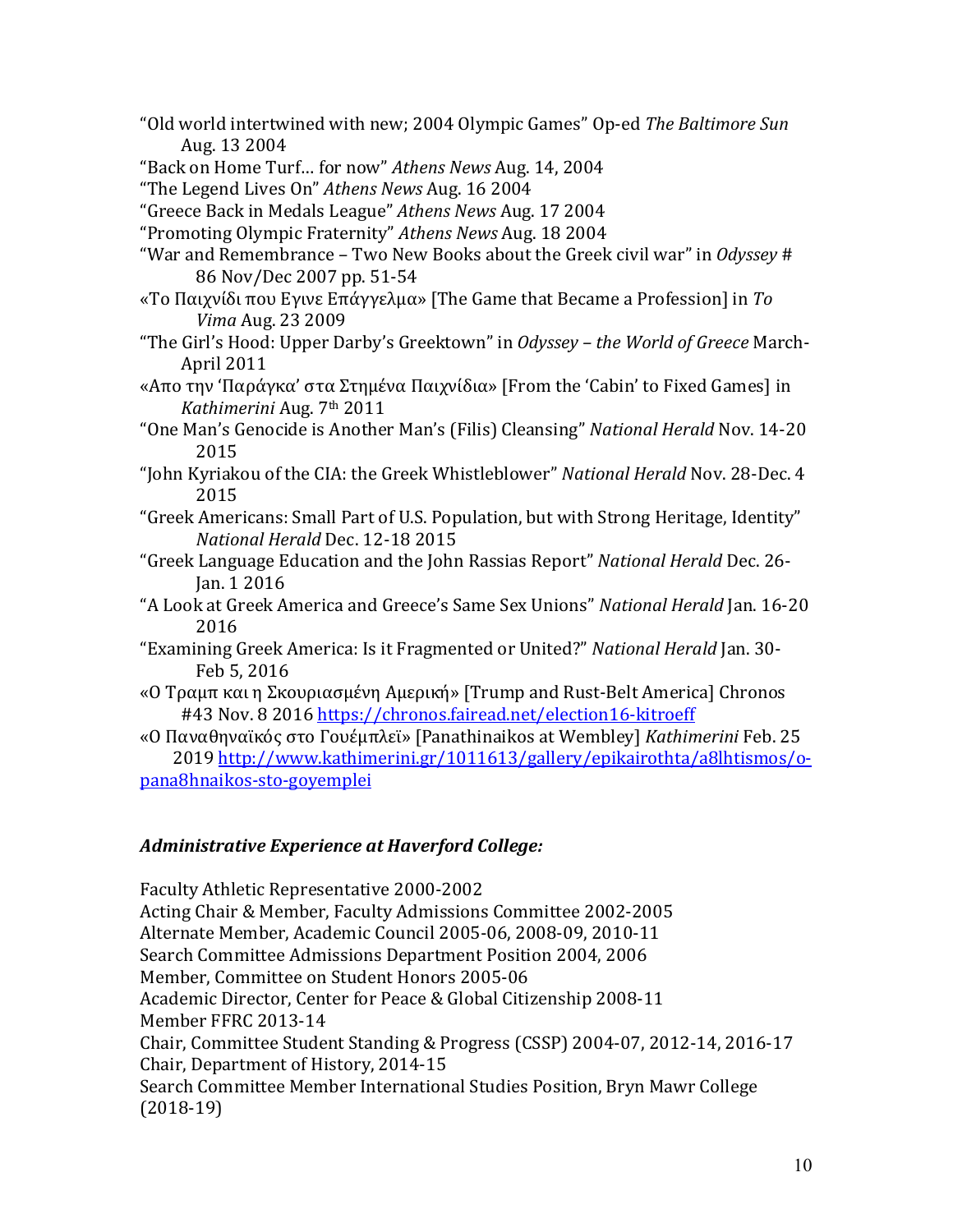## *Non-Haverford Professional Activities:*

Member of Editorial Board *Journal of the Hellenic Diaspora* 1980-2013 Member of Doctoral dissertation committees at: University of Thessaloniki; University of Crete; European Institute in Florence; Temple University; New York University; University of Cyprus. Member of appointment, promotion, tenure committees at: University of Athens;

Panteion University Athens; University of Cyprus; University of Ioannina. Elected Member of Advisory Committee: Panteion University 2012-14

### *Lectures: Keynote, Academic, Public*

# *i) Keynote & Named Lectures*

"The Greeks & the Levantines in Egypt: Parallel Lives"  $3<sup>rd</sup>$  Levantine Heritage International Conference, Athens 2-4 Nov. 2018. https://www.youtube.com/watch?v=nN9KbVlea2o&t=7s

"Greek Orthodoxy & the Challenges of Americanization - Archbishop Iakovos' last decade 1986-96" Annual Zamanakos Lecture, UMass, Lowell, April 2016. http://www.lowellsun.com/news/ci\_29722725/haverford-professor-gives-umasslowells-annual-zamanakos-lecture

"History, Memory & Memoirs & the Asia Minor Disaster" Visiting Venizelos Professorship lecture, American College in Athens, March 2012.

"Ethnicity Beyond the Ethnic Enclave: The Greeks of Brooklyn" 10th Annual Pallas Modern Greek Studies Lecture, University of Michigan, March 2012.

"From Μπρούκληδες to Brooklynites: a Greek American History" Visiting Venizelos Professorship Lecture, American College in Athens, 2011.

"Greek Americans: from History to Memory" Tsamantas Society Centenary Conference, Brookline College, Mass. Oct. 2008 https://docplayer.gr/3408975-Friends-of-tsamantas-newsletter-october-2008 compiled-by-dr-dimitrios-konstadakopulos.html

"Greek American Non-Profit Organizations." American Hellenic Institute, Future of Hellenism Conference, Boston, Nov. 2008

"Greece's Entry into World War II and the Greek Americans" Inaugural Contos Memorial Lecture, Hellenic American Chamber of Commerce, NYC, Nov. 2006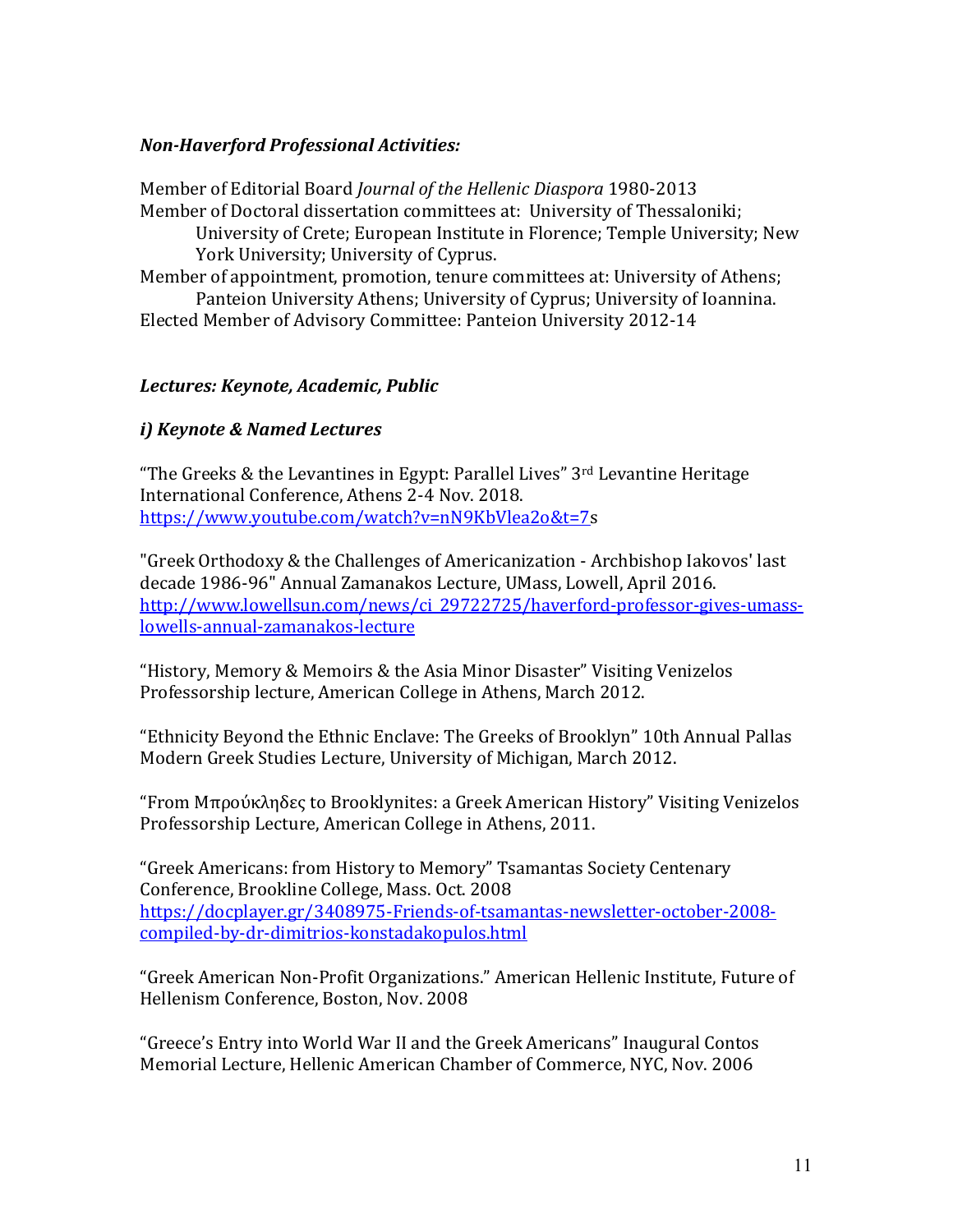"Modern Greece & the Olympics" Notable Speakers Series, Holy Trinity Greek Orthodox Church, Pittsburgh, April 2004

"Greece & the Olympics" American Hellenic Progressive Association, Annual Banquet Washington DC Feb. 2004

"Greek Nationalism & the Olympics" "Distinguished Historian Lecture" Richard Stockton College NJ, 2003

# *ii) Academic Lectures & Conference Papers (Since 1999):*

«Η Συμβολή των Ελλήνων στον Εκσυγχρονισμό της Αιγύπτου» [The Contribution of the Greeks to the Modernization of Egypt] American School of Classical Studies, Athens 2019

http://www.kathimerini.gr/1014478/article/epikairothta/ellada/h-ellhnikhparoysia-sthn-aigypto-mesa-apo-mia-endiaferoysa-diale3h

"Rethinking how we study the Greeks in Egypt" Panel on the History of the Greeks in Egypt, Panteion University, Athens 2017

"The Greek Crisis & Soccer Club Identities: Athens Bourgeois, Piraeus Proletarians & Asia Minor Refugees" College Year in Athens Lecture Series, Athens 2017

"Greece's Love Affair With Giannis Antetokoumpo: Greek nationalism and the challenges of immigration" UCLA 2017

«Το Καθεστώς της 21ης Απριλίου & ο Αμερικής Ιάκωβος: Μιά Ιδιότυπη Σχέση Εθνικού Κέντρου & Ομογένειας» [The 21st April Regime and Archbishop Iakovos of America: a unique relationship between the national center and the diasporal Conference on the 5oth anniversary of the April 21st Coup d' etat, Athens 2017

"A Film Director, a Historian & 5 Documentaries." Conference on History Teaching; Ionian University & Avgouleas-Linardatos School Athens 2017. (with Maria Iliou) https://www.youtube.com/watch?v=8TPPgl525IY&t=1464s

"A Greek Orthodox Turning Point: the 1982 San Francisco Clergy-Laity Congress" California State University Sacramento, May 2016

"National Identity & Greece's Euro 2004 Victory" Soccer as the Beautiful Game Conference, Hofstra University, April 2014

"Modern Greek Identity and the 'Mediterannean' 1930s - 1950s." Conference on Cyprus, Greece & the Mediterranean, University of Cyprus, 2013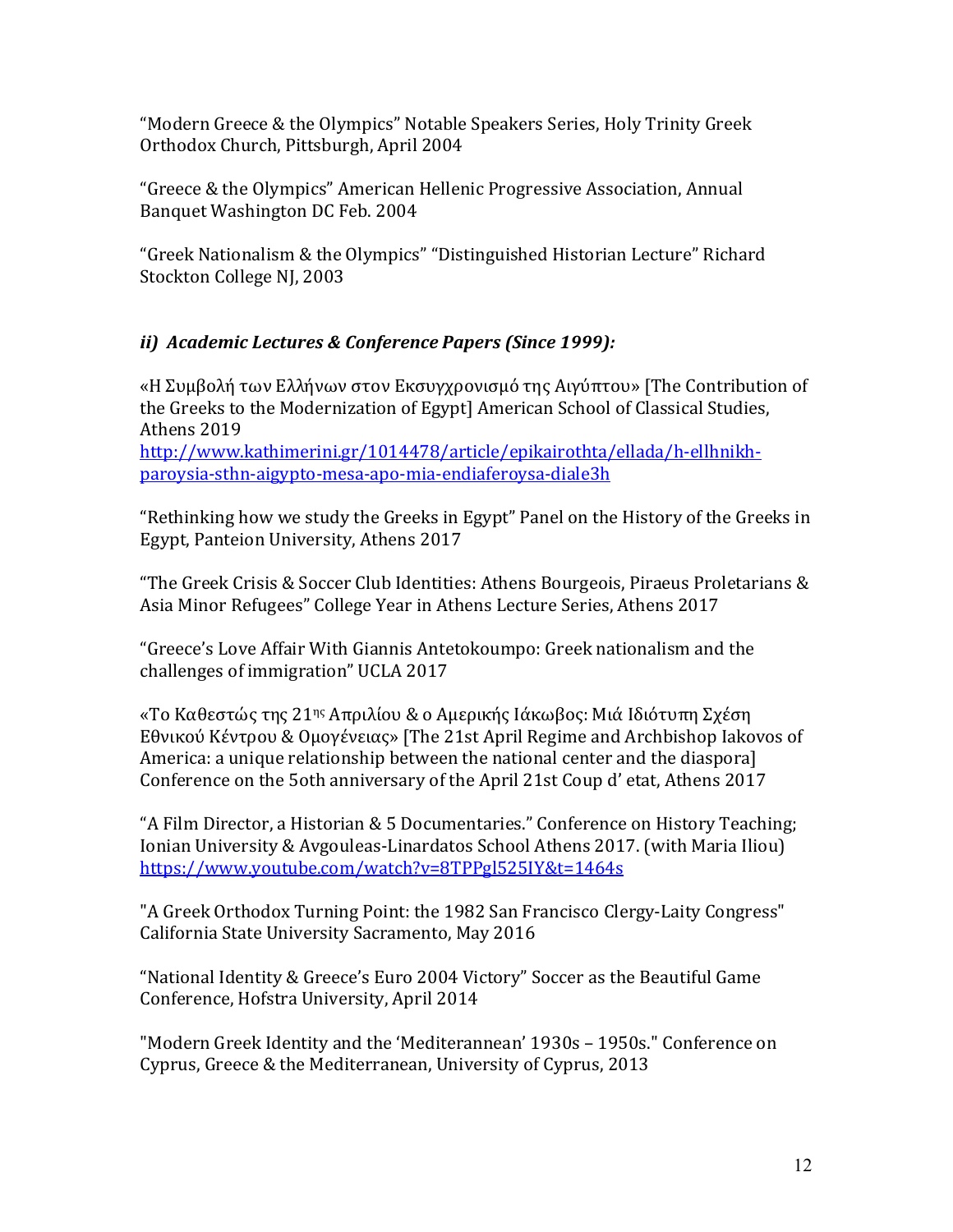«Η Ιδέα του Παναθηναϊκού την Ηρωϊκή Εποχή της Α' Εθνικής 1960-79» [The Panathinaikos Idea during the heroic era of the National Football League 1960-79] Conference on Soccer in the Greek-Speaking World, University of Cyprus, 2013

«Ο Εθελοντισμός Ανάμεσα στους Ελληνες της Αιγύπτου & των ΗΠΑ: ιστορία &  $\mu\nu\eta\mu\eta$ » [Volunteerism among the Greeks in Egypt & the United States: history & memory] Conference on Greek Wartime Volunteers, University of Cyprus, 2012

"The Pontian Genocide: History & Memory" Queens College CUNY lecture in memory of Professor Harry J. Psomiades, NYC, 2011

"Greece and the Greek Americans 1996-2004" Workshop on Greece and its Diaspora, Mnemon Historical Society, Athens, 2011

"Early Greek Immigration to the U.S. & Discrimination." Immigrant Learning Center, Workshop on Ethnicity & Discrimination in the U.S., Walden, Mass. 2011

"Greek Nationalism & Religion, mid-1850s." Harvard University Seminar on Modern Greece, 2010

"The 1919 Nationalist Uprising in Egypt & the Foreign Communities." Institute for Mediterranean Studies Conference, University of Crete, 2009

"Greek Studies & Greek American History." Greek Studies International Conference, Greek Ministry of Culture, Athens, 2008

"The Greeks of Egypt in the United States" Panteion University Conference, Athens, 2008

"The Truman Doctrine & the Greek Americans." Modern Greek Studies Association Conference, New Haven, 2007

"National Identity & Football Fans 1930s-1990s." History Department, Bogazici University, Istanbul, 2007

"The Political Limits of Transnationalism: The Greek American Lobby 1970s-1990s" Hellenic Diasporas Conference, Center for Byzantine, Ottoman & Modern Greek Studies, University of Birmingham UK, 2007

"National Identity, Fair Play, & Winning in Sport in Coubertin's Thought" International Olympic Academy, Ancient Olympia, 2006

"Nationalism & Religion in the Olympics." Material Religion in America Symposium at Haverford College, 2006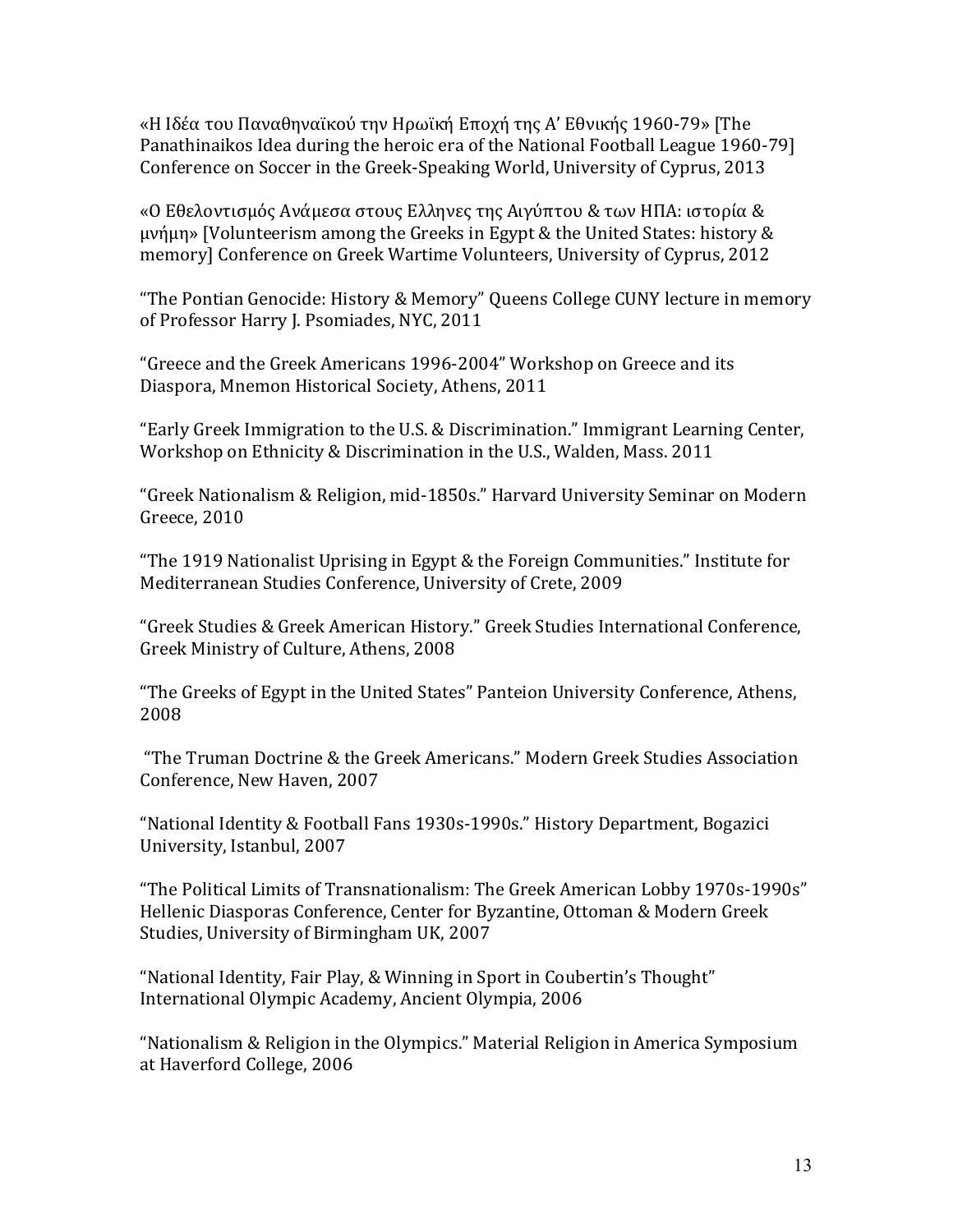"Nationalism, Politics & Olympic Sports." International Olympic Academy, Ancient Olympia, 2005

"Reflections on the Athens 2004 Olympics." Queens College CUNY, 2004

"Greece & the 1904 Olympics." International Conference on the 1904 St. Louis Olympic Games and Anthropology Days: A Centennial Retrospective - University of St. Louis Missouri & Missouri Historical Society, Sept. 2004

"The Winning City: From Atlanta to the Athens 2004 Olympics" CUNY Seminar on the Modern Greek State, NYC, 2003

"Greek Nationalism & the Olympics" "Distinguished Historian Lecture" Richard Stockton College NJ, 2003.

"Greek American Identity in the 1990s." Greek Diaspora Conference, University of Crete at Rethymno, 2003.

"Greek C19th Nationalism & Modernity." Hellenic Studies Chair Inauguration Conference, York University Toronto, 2002.

"Greek American Identity" Armenian & Greek Diasporas Conference, French Institute in Athens, 2001.

"Greek Nationalism & Modernity" Greece & the Balkans Conference, Birmingham University, U.K., 2001.

"Greek Views of the Turk, Late C19th-Early C20th." Middle East Studies Association Conference, 2000.

Paper, "Greece & Europe" Hellenic Studies Conference, Temple University Philadelphia October 2000

Paper, "Citizenship & Nationality in C19th Greece" Ottoman Citizenship Conference, SUNY Binghampton, April 1999.

Paper, "Environment, Health, Morals & National Identity: Greek Emigration" American Historical Association Convention, January 1999.

# *iii) Public Lectures & Panels (Since 2003):*

"How the Arrival of Asia Minor & Pontic Refugees Modernized 20th Century Greece" at Asia Minor and Pontus Hellenic Research Center Conference, Holocaust Museum, Chicago 2019.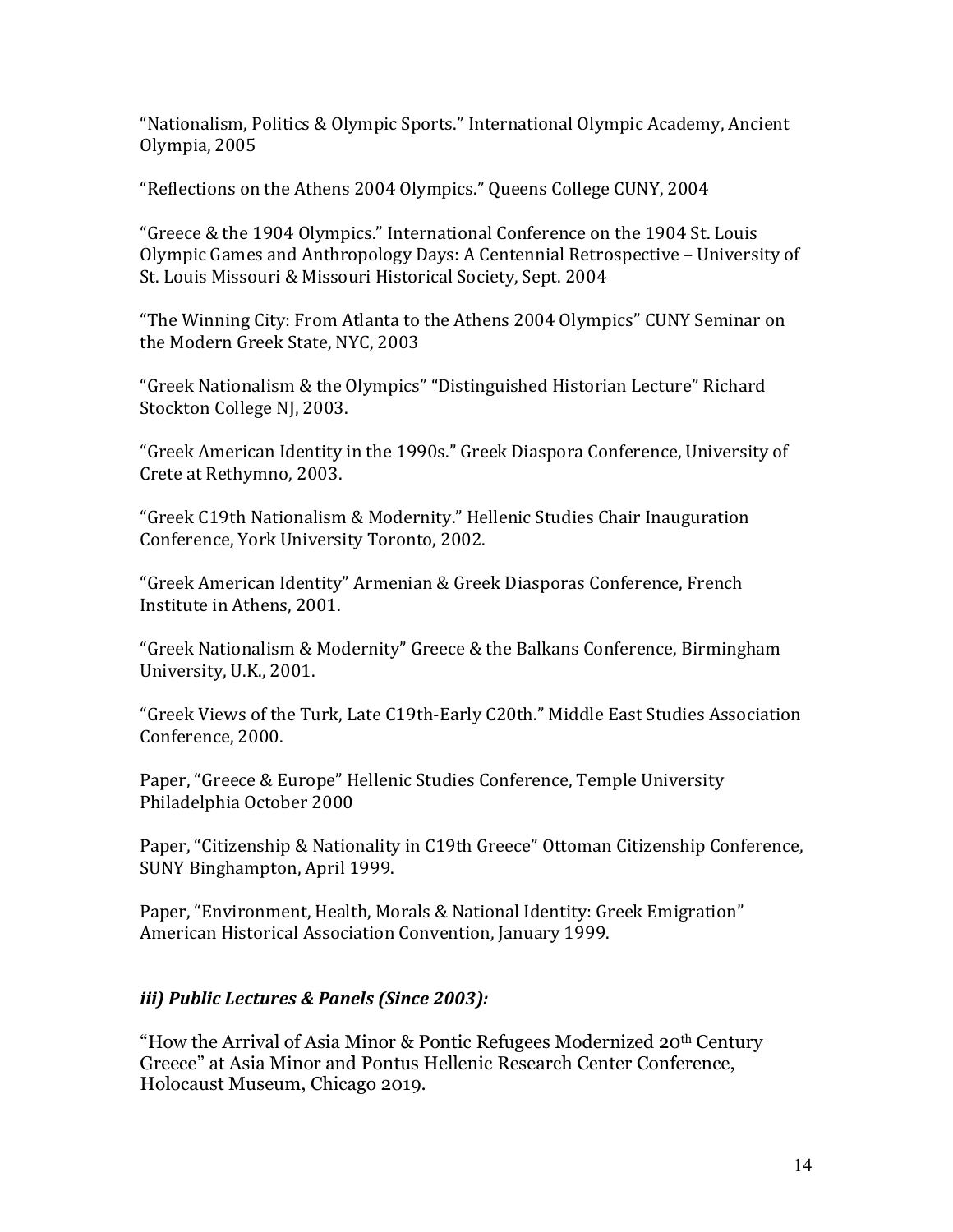Introduction and post-screening question & answer sessions at screenings of "Smyrna: the Destruction of a Cosmopolitan City" documentary at Hellenic Library event, Los Angeles, 2017

Panel on book presentation of "Και Χιλιάδες Τίτλοι" [And a Thousand Trophies] at Acropolis Museum Athens, 2017. https://www.youtube.com/watch?v=mlhC1vPxC4s

Panel on Archiving the Greek American Experience, East Mediterranean Business & Cultural Alliance, New York 2016. http://embca.com/video-embca-presents-archiving-the-hellenic-americanexperience-in-the-21st-century-sept-22-2016/

Panel on Diasporas, Commerce & Peace in the Mediterranean, East Mediterranean Business & Cultural Alliance, New York 2016. https://www.youtube.com/watch?v=1VKSqGGUYXc

"Prof. John Rassias' 1996 Report on Greek Language Instruction in the United States." Greek Orthodox Archdiocese Cultural Center, NYC, 2016.

"The Jews of Athens & the Holocaust in Greece" Greek Holocaust Commemoration, Greek General Consulate NYC 2012

«Το Κύπελλο Μπρεάλ» Bréal Cup Exhibit Opening, New Akropolis Museum, Athens, August 2012 https://www.snf.org/en/initiatives/spyros-louis-cup/ Text in English: https://www.snf.org/media/2989685/2012-08-27-Kitroeff%20Eng.pdf

«Η Ενωση των Επτανήσων: Διεθνείς & Εθνικές Διαστάσεις» 147<sup>th</sup> anniversary celebration of Ionian Islands with Greece, Ionian Federation of America, May 2012

"Greek American Identity & Institutions." American Hellenic Institute, Future of Hellenism Conference, Philadelphia, 2009

"Greek Refugee Identity, 1920s-1980s" Asia Minor Catastrophe Conference, Pontian Greek Society, Chicago, 2009

"Survey of Greek American Institutions Preserving Heritage" National Hellenic Society Renaissance Weekend, Lake Las Vegas, May 2008

Lecture, "The Greek Americans & WWII" Hellenic Museum Chicago, Nov. 2007

Panel Member, Book launch of Dan Georgakas' My Detroit: Growing Up Greek American in Motor City Press Office of Greece in New York, April 2006

"Reflections on the Athens 2004 Olympics" lecture and panel coordination, The Hellenic Society Prometheus, Bethesda Md. Oct., 2004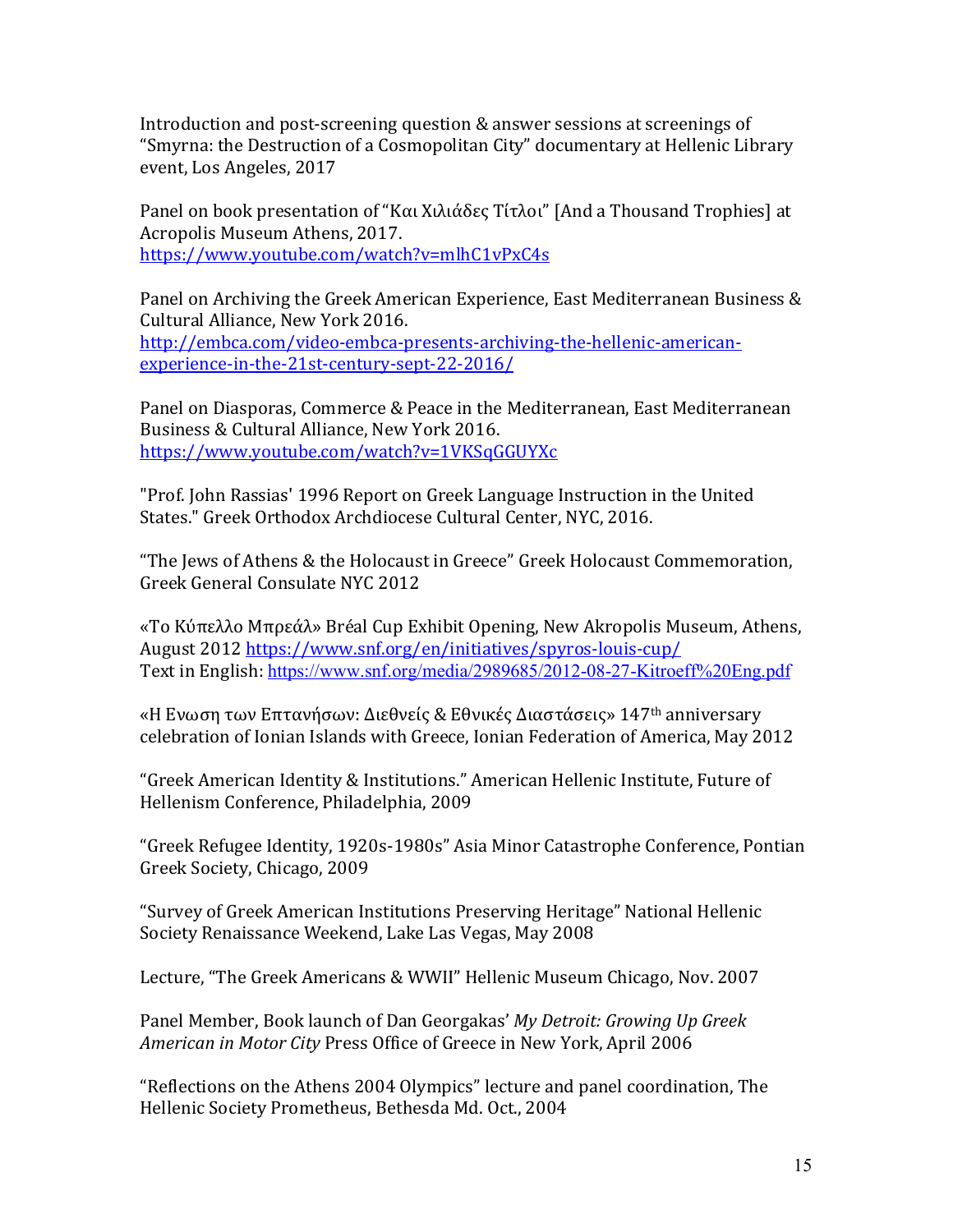"Greek American Identity After Athens 2004" American Hellenic Institute Conference, Washington DC, October 2004

"Greece & the Olympics" Hellenic University Club of Philadelphia, March 2003

## *iv*) Book Talks & Documentary Film Screening Tours

*Wrestling with the Ancients* book presentations and signings at: Institute of Hellenic Culture NYC; Federation of Greek American Societies, Astoria, NY; Hellenic Cultural Society of Rochester, NY; Hellenic College, Brookline MA; Kokkalis Center Harvard University; JFK Center for the Performing Arts, Washington DC; Prometheus Hellenic Society Bethesda Md.; Hellenic Community Center, Atlanta GA; Hellenic Culture Museum, Chicago IL; Center for Modern Greek Studies San Francisco State University; California State University at Sacramento; Hellenic Studies Program Stanford University; St. Nicholas Greek Orthodox Church San Jose CA; Hellenic Studies Loyola Marymount University; Concordia University Montreal; Hellenic Cultural Center Toronto (February-June 2004)

"The Journey: the Greek American Dream" Introduction and post-screening  $Q&A$  at: Benaki Museum Athens; Greek American Union, Athens; Haverford College; Metropolitan Museum New York; University of Illinois at Urbana-Champaign

"Smyrna: The Destruction of a Cosmopolitan City" Introduction and post-screening Q&A at: Boston College, Brown University, Georgetown University, New York University, Ohio State University, Princeton University, SUNY at Stonybrook, University of Connecticut, University of Pennsylvania, Yale University (October 2013 – February 2014, tour funded by Stavros Niarchos Foundation)

#### Separate events at: Athens College

https://www.youtube.com/watch?v=GZb0OsV6sVw ; Benaki Museum, Athens; Federation of Hellenic Societies of Greater New York; New York City Greek Film Festival; Hellenic Library Society Downey, CA.

"From Both Sides of the Aegean" Introduction and post-screening Q&A at: American College in Greece; Benaki Museum Athens; SUNY at Stonybrook; Quad Cinema NY.

#### **Interviews**

i) 2004 Athens Olympics

Extended on-camera interview, *The Today Show*, NBC, August 27 2004 On-camera interview, NBC (WCAU Philadelphia), August 27 2004 Extended on-camera interview, CNN International/CNN Newshour with Aaron Brown, Aug. 26 2004